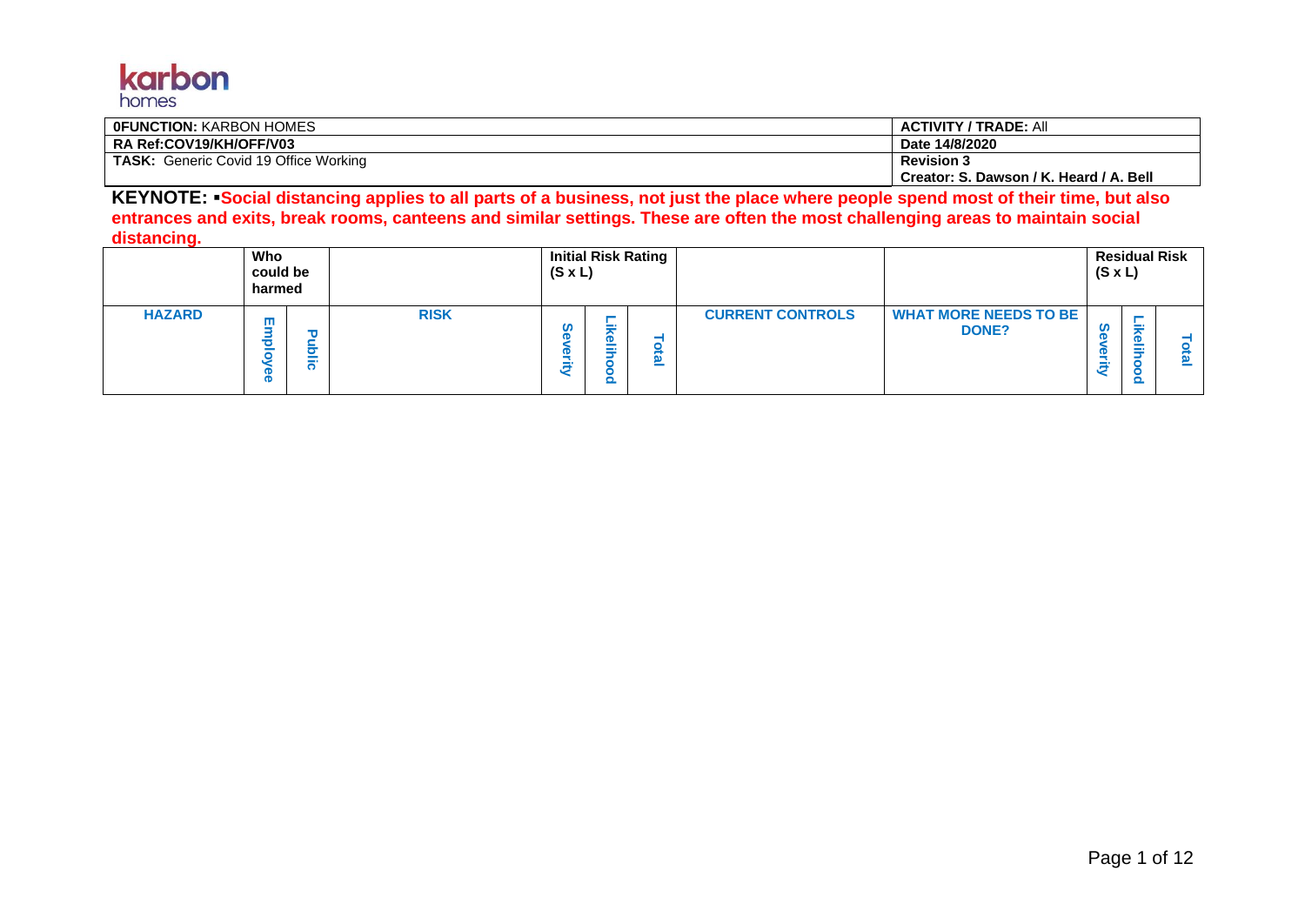| <b>Karpon</b> |  |
|---------------|--|
|               |  |
| homes         |  |

| <b>New Variant Covid-</b> | Υ | Υ | The new variant is not thought to        | 5 | 5 | 25 | Key controls, Hands - Face -                                                                               | $\mathbf{2}$ | 10 |
|---------------------------|---|---|------------------------------------------|---|---|----|------------------------------------------------------------------------------------------------------------|--------------|----|
| 19 (Dec 2020)             |   |   | be any more threatening to health        |   |   |    | Space - Ventilate                                                                                          |              |    |
| onwards)                  |   |   | but is known to be more<br>transmissible |   |   |    | The latest gov.uk guidance                                                                                 |              |    |
|                           |   |   |                                          |   |   |    | January 2021 states for all                                                                                |              |    |
|                           |   |   |                                          |   |   |    | employees to work from home                                                                                |              |    |
|                           |   |   |                                          |   |   |    | if/where this is not possible then                                                                         |              |    |
|                           |   |   |                                          |   |   |    | go to work.                                                                                                |              |    |
|                           |   |   |                                          |   |   |    |                                                                                                            |              |    |
|                           |   |   |                                          |   |   |    | Any employee showing symptoms<br>of COVID-19 do not attend work<br>and isolate for a minimum of<br>10days. |              |    |
|                           |   |   |                                          |   |   |    |                                                                                                            |              |    |
|                           |   |   |                                          |   |   |    | Only those which can not work<br>from home should use the offices.                                         |              |    |
|                           |   |   |                                          |   |   |    | and a desk booking system is in                                                                            |              |    |
|                           |   |   |                                          |   |   |    | place.                                                                                                     |              |    |
|                           |   |   |                                          |   |   |    |                                                                                                            |              |    |
|                           |   |   |                                          |   |   |    | Wash / Sanitise hands on arrival                                                                           |              |    |
|                           |   |   |                                          |   |   |    | and departure and each time you                                                                            |              |    |
|                           |   |   |                                          |   |   |    | exit and enter the office.                                                                                 |              |    |
|                           |   |   |                                          |   |   |    |                                                                                                            |              |    |
|                           |   |   |                                          |   |   |    | Wear a face covering when                                                                                  |              |    |
|                           |   |   |                                          |   |   |    | moving around offices and when                                                                             |              |    |
|                           |   |   |                                          |   |   |    | near others.                                                                                               |              |    |
|                           |   |   |                                          |   |   |    |                                                                                                            |              |    |
|                           |   |   |                                          |   |   |    | Social distancing must be always                                                                           |              |    |
|                           |   |   |                                          |   |   |    | maintained at all times.                                                                                   |              |    |
|                           |   |   |                                          |   |   |    |                                                                                                            |              |    |
|                           |   |   |                                          |   |   |    | Maintaining good ventilation for                                                                           |              |    |
|                           |   |   |                                          |   |   |    | example open windows and doors                                                                             |              |    |
|                           |   |   |                                          |   |   |    | to encourage air flow / change.                                                                            |              |    |
|                           |   |   |                                          |   |   |    |                                                                                                            |              |    |
|                           |   |   |                                          |   |   |    | Leaving doors open also helps                                                                              |              |    |
|                           |   |   |                                          |   |   |    | reduce the number of surfaces                                                                              |              |    |
|                           |   |   |                                          |   |   |    | touched.                                                                                                   |              |    |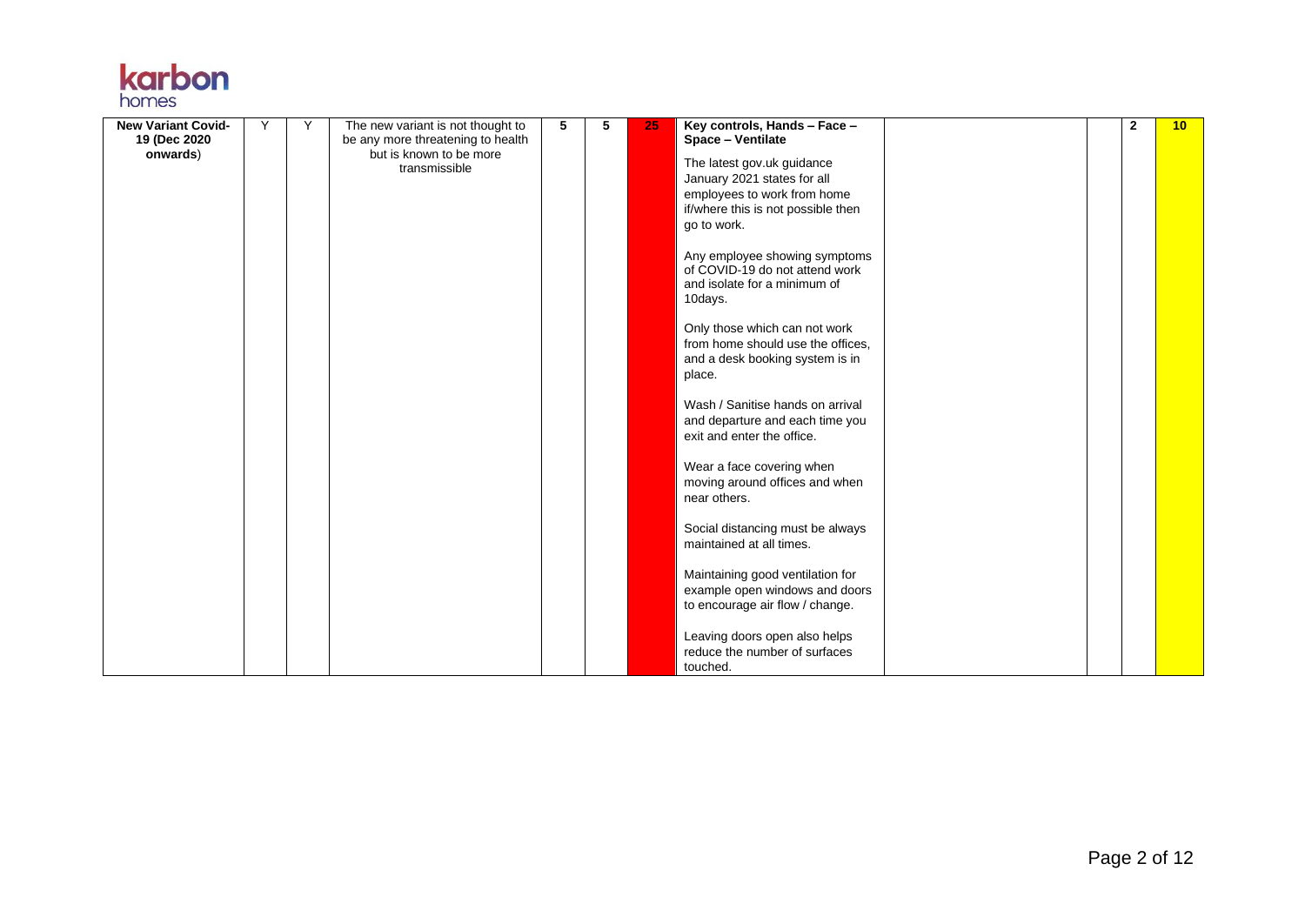

| Covid 19                  | Y | Y |                                                                          | 5 | $\overline{4}$ |   |                                                                 | Follow the HM Government       | 5 | 5 |
|---------------------------|---|---|--------------------------------------------------------------------------|---|----------------|---|-----------------------------------------------------------------|--------------------------------|---|---|
| <b>Access and Egress</b>  |   |   | A highly contagious biohazard, that<br>has the potential to cause severe |   |                | 2 | Any employee showing symptoms<br>of COVID-19 do not attend work | document Working safely in     |   |   |
| to office's               |   |   | health conditions and fatalities.                                        |   |                |   | and isolate for a minimum of                                    | offices and contact centres on |   |   |
| <b>Maintaining social</b> |   |   |                                                                          |   |                |   | 10days.                                                         | GOV.UK website.                |   |   |
| distancing wherever       |   |   |                                                                          |   |                |   |                                                                 |                                |   |   |
| possible, ensuring        |   |   | Catching the virus and becoming ill                                      |   |                |   | social distancing must be followed                              |                                |   |   |
| handwashing on            |   |   |                                                                          |   |                |   | at all times.                                                   |                                |   |   |
| arrival.                  |   |   |                                                                          |   |                |   |                                                                 |                                |   |   |
|                           |   |   | Spreading the virus to colleagues,                                       |   |                |   | Hand washing facilities must be                                 |                                |   |   |
|                           |   |   | family and or wider community                                            |   |                |   | available if not possible sanitising                            |                                |   |   |
|                           |   |   |                                                                          |   |                |   | hands-free dispenser to be                                      |                                |   |   |
|                           |   |   |                                                                          |   |                |   | provided on entrance and exit                                   |                                |   |   |
|                           |   |   |                                                                          |   |                |   | from building                                                   |                                |   |   |
|                           |   |   |                                                                          |   |                |   | Face coverings worn when moving                                 |                                |   |   |
|                           |   |   |                                                                          |   |                |   | around the building to and from                                 |                                |   |   |
|                           |   |   |                                                                          |   |                |   | desks, toilets, kitchens and                                    |                                |   |   |
|                           |   |   |                                                                          |   |                |   | communal areas.                                                 |                                |   |   |
|                           |   |   |                                                                          |   |                |   |                                                                 |                                |   |   |
|                           |   |   |                                                                          |   |                |   | Consider employees methods of                                   |                                |   |   |
|                           |   |   |                                                                          |   |                |   | transport - walking/ running/                                   |                                |   |   |
|                           |   |   |                                                                          |   |                |   | cycling may need bike racks                                     |                                |   |   |
|                           |   |   |                                                                          |   |                |   | access to showers etc. is there                                 |                                |   |   |
|                           |   |   |                                                                          |   |                |   | enough parking                                                  |                                |   |   |
|                           |   |   |                                                                          |   |                |   | Reduce any congestion by having                                 |                                |   |   |
|                           |   |   |                                                                          |   |                |   | more entry / exit points -                                      |                                |   |   |
|                           |   |   |                                                                          |   |                |   | Introduce one-way system - use                                  |                                |   |   |
|                           |   |   |                                                                          |   |                |   | markings and signage.                                           |                                |   |   |
|                           |   |   |                                                                          |   |                |   |                                                                 |                                |   |   |
|                           |   |   |                                                                          |   |                |   | <b>External parties - Face</b>                                  |                                |   |   |
|                           |   |   |                                                                          |   |                |   | coverings are required in all                                   |                                |   |   |
|                           |   |   |                                                                          |   |                |   | indoor situations 'where people                                 |                                |   |   |
|                           |   |   |                                                                          |   |                |   | may come into contact                                           |                                |   |   |
|                           |   |   |                                                                          |   |                |   | with others they don't usually                                  |                                |   |   |
|                           |   |   |                                                                          |   |                |   | meet'                                                           |                                |   |   |
|                           |   |   |                                                                          |   |                |   | Remove any touch-based keypads                                  |                                |   |   |
|                           |   |   |                                                                          |   |                |   | where possible - alternatively                                  |                                |   |   |
|                           |   |   |                                                                          |   |                |   | provide Hand washing/sanitiser in                               |                                |   |   |
|                           |   |   |                                                                          |   |                |   | these areas.                                                    |                                |   |   |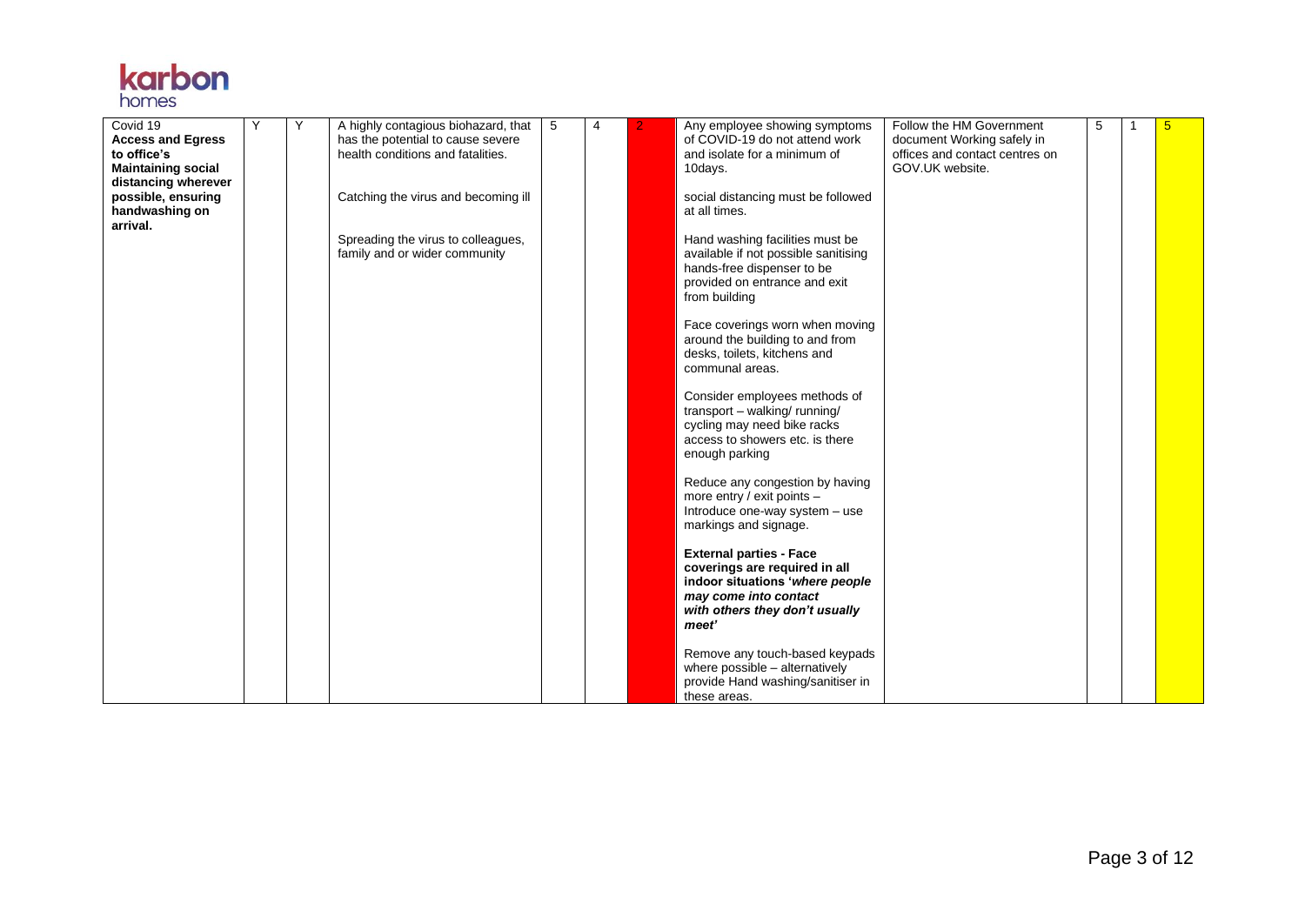## **karbon**

| health conditions and fatalities.<br><b>Buildings</b><br>and isolate for a minimum of<br><b>Maintain social</b><br>10days.<br>distancing wherever<br>Catching the virus and becoming ill<br>possible while<br>Social distancing must be<br>maintained where possible,<br>people move around<br>the workplace<br>Spreading the virus to colleagues,<br>Discourage any non-essential<br>family and or wider community<br>movement - promote the use of<br>technology to keep in contact keep<br>this equipment clean #provide<br>wipes#.<br>Face coverings are required in<br>all indoor situations when<br>moving around office and<br>communal areas including<br>printing and scanning.<br>Restrict access between different<br>office areas.<br>Introduce a one-way flow where<br>possible - if space does not permit<br>potential markings for stop/pass<br>areas (area of safety).<br>Lifts - One person at any one time<br>signage in place, additional<br>cleaning in place for high contact<br>areas.<br>Regulate high traffic areas one-<br>way systems in corridors<br>No passing on staircases if | Covid $19-$          | Υ | Y | A highly contagious biohazard, that   5 | $\overline{4}$ | 20 | Any employee showing symptoms  | 5 | 5 |
|-------------------------------------------------------------------------------------------------------------------------------------------------------------------------------------------------------------------------------------------------------------------------------------------------------------------------------------------------------------------------------------------------------------------------------------------------------------------------------------------------------------------------------------------------------------------------------------------------------------------------------------------------------------------------------------------------------------------------------------------------------------------------------------------------------------------------------------------------------------------------------------------------------------------------------------------------------------------------------------------------------------------------------------------------------------------------------------------------------------|----------------------|---|---|-----------------------------------------|----------------|----|--------------------------------|---|---|
|                                                                                                                                                                                                                                                                                                                                                                                                                                                                                                                                                                                                                                                                                                                                                                                                                                                                                                                                                                                                                                                                                                             | <b>Moving around</b> |   |   | has the potential to cause severe       |                |    | of COVID-19 do not attend work |   |   |
|                                                                                                                                                                                                                                                                                                                                                                                                                                                                                                                                                                                                                                                                                                                                                                                                                                                                                                                                                                                                                                                                                                             |                      |   |   |                                         |                |    |                                |   |   |
|                                                                                                                                                                                                                                                                                                                                                                                                                                                                                                                                                                                                                                                                                                                                                                                                                                                                                                                                                                                                                                                                                                             |                      |   |   |                                         |                |    |                                |   |   |
|                                                                                                                                                                                                                                                                                                                                                                                                                                                                                                                                                                                                                                                                                                                                                                                                                                                                                                                                                                                                                                                                                                             |                      |   |   |                                         |                |    |                                |   |   |
|                                                                                                                                                                                                                                                                                                                                                                                                                                                                                                                                                                                                                                                                                                                                                                                                                                                                                                                                                                                                                                                                                                             |                      |   |   |                                         |                |    |                                |   |   |
|                                                                                                                                                                                                                                                                                                                                                                                                                                                                                                                                                                                                                                                                                                                                                                                                                                                                                                                                                                                                                                                                                                             |                      |   |   |                                         |                |    |                                |   |   |
|                                                                                                                                                                                                                                                                                                                                                                                                                                                                                                                                                                                                                                                                                                                                                                                                                                                                                                                                                                                                                                                                                                             |                      |   |   |                                         |                |    |                                |   |   |
|                                                                                                                                                                                                                                                                                                                                                                                                                                                                                                                                                                                                                                                                                                                                                                                                                                                                                                                                                                                                                                                                                                             |                      |   |   |                                         |                |    |                                |   |   |
|                                                                                                                                                                                                                                                                                                                                                                                                                                                                                                                                                                                                                                                                                                                                                                                                                                                                                                                                                                                                                                                                                                             |                      |   |   |                                         |                |    |                                |   |   |
|                                                                                                                                                                                                                                                                                                                                                                                                                                                                                                                                                                                                                                                                                                                                                                                                                                                                                                                                                                                                                                                                                                             |                      |   |   |                                         |                |    |                                |   |   |
|                                                                                                                                                                                                                                                                                                                                                                                                                                                                                                                                                                                                                                                                                                                                                                                                                                                                                                                                                                                                                                                                                                             |                      |   |   |                                         |                |    |                                |   |   |
|                                                                                                                                                                                                                                                                                                                                                                                                                                                                                                                                                                                                                                                                                                                                                                                                                                                                                                                                                                                                                                                                                                             |                      |   |   |                                         |                |    |                                |   |   |
|                                                                                                                                                                                                                                                                                                                                                                                                                                                                                                                                                                                                                                                                                                                                                                                                                                                                                                                                                                                                                                                                                                             |                      |   |   |                                         |                |    |                                |   |   |
|                                                                                                                                                                                                                                                                                                                                                                                                                                                                                                                                                                                                                                                                                                                                                                                                                                                                                                                                                                                                                                                                                                             |                      |   |   |                                         |                |    |                                |   |   |
|                                                                                                                                                                                                                                                                                                                                                                                                                                                                                                                                                                                                                                                                                                                                                                                                                                                                                                                                                                                                                                                                                                             |                      |   |   |                                         |                |    |                                |   |   |
|                                                                                                                                                                                                                                                                                                                                                                                                                                                                                                                                                                                                                                                                                                                                                                                                                                                                                                                                                                                                                                                                                                             |                      |   |   |                                         |                |    |                                |   |   |
|                                                                                                                                                                                                                                                                                                                                                                                                                                                                                                                                                                                                                                                                                                                                                                                                                                                                                                                                                                                                                                                                                                             |                      |   |   |                                         |                |    |                                |   |   |
|                                                                                                                                                                                                                                                                                                                                                                                                                                                                                                                                                                                                                                                                                                                                                                                                                                                                                                                                                                                                                                                                                                             |                      |   |   |                                         |                |    |                                |   |   |
|                                                                                                                                                                                                                                                                                                                                                                                                                                                                                                                                                                                                                                                                                                                                                                                                                                                                                                                                                                                                                                                                                                             |                      |   |   |                                         |                |    |                                |   |   |
|                                                                                                                                                                                                                                                                                                                                                                                                                                                                                                                                                                                                                                                                                                                                                                                                                                                                                                                                                                                                                                                                                                             |                      |   |   |                                         |                |    |                                |   |   |
|                                                                                                                                                                                                                                                                                                                                                                                                                                                                                                                                                                                                                                                                                                                                                                                                                                                                                                                                                                                                                                                                                                             |                      |   |   |                                         |                |    |                                |   |   |
|                                                                                                                                                                                                                                                                                                                                                                                                                                                                                                                                                                                                                                                                                                                                                                                                                                                                                                                                                                                                                                                                                                             |                      |   |   |                                         |                |    |                                |   |   |
|                                                                                                                                                                                                                                                                                                                                                                                                                                                                                                                                                                                                                                                                                                                                                                                                                                                                                                                                                                                                                                                                                                             |                      |   |   |                                         |                |    |                                |   |   |
|                                                                                                                                                                                                                                                                                                                                                                                                                                                                                                                                                                                                                                                                                                                                                                                                                                                                                                                                                                                                                                                                                                             |                      |   |   |                                         |                |    |                                |   |   |
|                                                                                                                                                                                                                                                                                                                                                                                                                                                                                                                                                                                                                                                                                                                                                                                                                                                                                                                                                                                                                                                                                                             |                      |   |   |                                         |                |    |                                |   |   |
|                                                                                                                                                                                                                                                                                                                                                                                                                                                                                                                                                                                                                                                                                                                                                                                                                                                                                                                                                                                                                                                                                                             |                      |   |   |                                         |                |    |                                |   |   |
|                                                                                                                                                                                                                                                                                                                                                                                                                                                                                                                                                                                                                                                                                                                                                                                                                                                                                                                                                                                                                                                                                                             |                      |   |   |                                         |                |    |                                |   |   |
|                                                                                                                                                                                                                                                                                                                                                                                                                                                                                                                                                                                                                                                                                                                                                                                                                                                                                                                                                                                                                                                                                                             |                      |   |   |                                         |                |    |                                |   |   |
|                                                                                                                                                                                                                                                                                                                                                                                                                                                                                                                                                                                                                                                                                                                                                                                                                                                                                                                                                                                                                                                                                                             |                      |   |   |                                         |                |    |                                |   |   |
|                                                                                                                                                                                                                                                                                                                                                                                                                                                                                                                                                                                                                                                                                                                                                                                                                                                                                                                                                                                                                                                                                                             |                      |   |   |                                         |                |    |                                |   |   |
|                                                                                                                                                                                                                                                                                                                                                                                                                                                                                                                                                                                                                                                                                                                                                                                                                                                                                                                                                                                                                                                                                                             |                      |   |   |                                         |                |    |                                |   |   |
|                                                                                                                                                                                                                                                                                                                                                                                                                                                                                                                                                                                                                                                                                                                                                                                                                                                                                                                                                                                                                                                                                                             |                      |   |   |                                         |                |    |                                |   |   |
|                                                                                                                                                                                                                                                                                                                                                                                                                                                                                                                                                                                                                                                                                                                                                                                                                                                                                                                                                                                                                                                                                                             |                      |   |   |                                         |                |    |                                |   |   |
|                                                                                                                                                                                                                                                                                                                                                                                                                                                                                                                                                                                                                                                                                                                                                                                                                                                                                                                                                                                                                                                                                                             |                      |   |   |                                         |                |    |                                |   |   |
| alternative routes are not available                                                                                                                                                                                                                                                                                                                                                                                                                                                                                                                                                                                                                                                                                                                                                                                                                                                                                                                                                                                                                                                                        |                      |   |   |                                         |                |    |                                |   |   |
| signage will need to be put in                                                                                                                                                                                                                                                                                                                                                                                                                                                                                                                                                                                                                                                                                                                                                                                                                                                                                                                                                                                                                                                                              |                      |   |   |                                         |                |    |                                |   |   |
| place                                                                                                                                                                                                                                                                                                                                                                                                                                                                                                                                                                                                                                                                                                                                                                                                                                                                                                                                                                                                                                                                                                       |                      |   |   |                                         |                |    |                                |   |   |
|                                                                                                                                                                                                                                                                                                                                                                                                                                                                                                                                                                                                                                                                                                                                                                                                                                                                                                                                                                                                                                                                                                             |                      |   |   |                                         |                |    |                                |   |   |
| If colleagues do need to work in                                                                                                                                                                                                                                                                                                                                                                                                                                                                                                                                                                                                                                                                                                                                                                                                                                                                                                                                                                                                                                                                            |                      |   |   |                                         |                |    |                                |   |   |
| close proximity of each other                                                                                                                                                                                                                                                                                                                                                                                                                                                                                                                                                                                                                                                                                                                                                                                                                                                                                                                                                                                                                                                                               |                      |   |   |                                         |                |    |                                |   |   |
| masks to be worn - keep the                                                                                                                                                                                                                                                                                                                                                                                                                                                                                                                                                                                                                                                                                                                                                                                                                                                                                                                                                                                                                                                                                 |                      |   |   |                                         |                |    |                                |   |   |
| same teams together and as small                                                                                                                                                                                                                                                                                                                                                                                                                                                                                                                                                                                                                                                                                                                                                                                                                                                                                                                                                                                                                                                                            |                      |   |   |                                         |                |    |                                |   |   |
|                                                                                                                                                                                                                                                                                                                                                                                                                                                                                                                                                                                                                                                                                                                                                                                                                                                                                                                                                                                                                                                                                                             |                      |   |   |                                         |                |    | as possible.                   |   |   |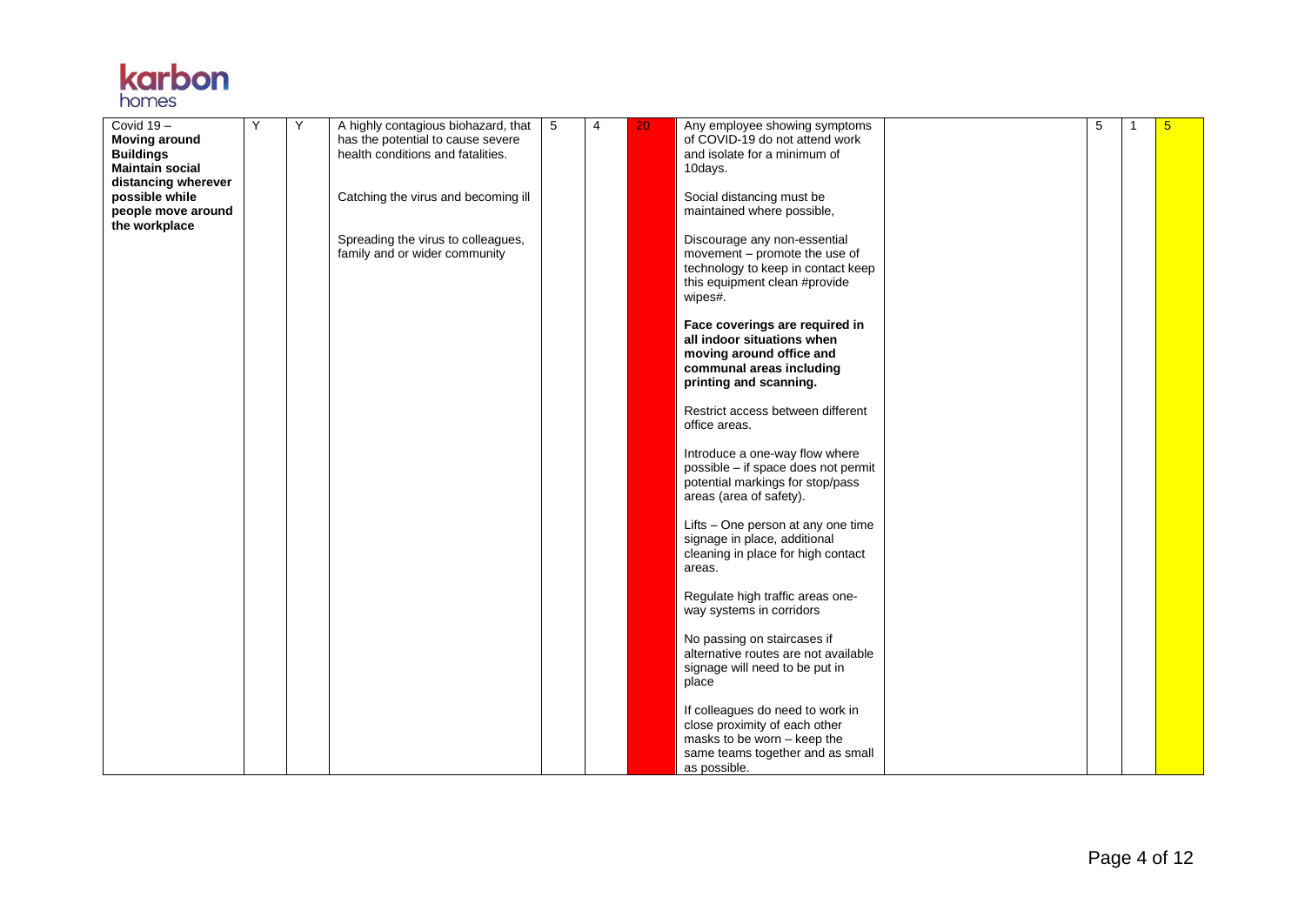

| Covid $19 -$              | Y | Υ | A highly contagious biohazard, that | l 5 | 4 | 20 | Any employee showing symptoms      | 5 | 5 |
|---------------------------|---|---|-------------------------------------|-----|---|----|------------------------------------|---|---|
| <b>Workplaces and</b>     |   |   | has the potential to cause severe   |     |   |    | of COVID-19 do not attend work     |   |   |
| <b>Workstations</b>       |   |   | health conditions and fatalities.   |     |   |    | and isolate for a minimum of       |   |   |
| <b>Maintaining social</b> |   |   |                                     |     |   |    | 10days.                            |   |   |
| distancing between        |   |   |                                     |     |   |    |                                    |   |   |
| individuals at work       |   |   | Catching the virus and becoming ill |     |   |    | Social distancing must be followed |   |   |
| stations                  |   |   |                                     |     |   |    | at all times                       |   |   |
|                           |   |   |                                     |     |   |    |                                    |   |   |
|                           |   |   | Spreading the virus to colleagues,  |     |   |    | Workstations should allow          |   |   |
|                           |   |   | family and or wider community       |     |   |    | employees to maintain social       |   |   |
|                           |   |   |                                     |     |   |    | distancing wherever possible.      |   |   |
|                           |   |   |                                     |     |   |    |                                    |   |   |
|                           |   |   |                                     |     |   |    | Desk booking system in place.      |   |   |
|                           |   |   |                                     |     |   |    |                                    |   |   |
|                           |   |   |                                     |     |   |    | Reviewed layout and processes to   |   |   |
|                           |   |   |                                     |     |   |    | allow people to work further apart |   |   |
|                           |   |   |                                     |     |   |    |                                    |   |   |
|                           |   |   |                                     |     |   |    | from each other.                   |   |   |
|                           |   |   |                                     |     |   |    |                                    |   |   |
|                           |   |   |                                     |     |   |    | Use floor signage to mark areas to |   |   |
|                           |   |   |                                     |     |   |    | help workers keep 2m distance      |   |   |
|                           |   |   |                                     |     |   |    | when moving around offices.        |   |   |
|                           |   |   |                                     |     |   |    |                                    |   |   |
|                           |   |   |                                     |     |   |    | Only where it is not possible to   |   |   |
|                           |   |   |                                     |     |   |    | move workstations arrange people   |   |   |
|                           |   |   |                                     |     |   |    | side by side or back to back.      |   |   |
|                           |   |   |                                     |     |   |    |                                    |   |   |
|                           |   |   |                                     |     |   |    |                                    |   |   |
|                           |   |   |                                     |     |   |    | Manage correct occupancy levels    |   |   |
|                           |   |   |                                     |     |   |    | to enable social distancing.       |   |   |
|                           |   |   |                                     |     |   |    |                                    |   |   |
|                           |   |   |                                     |     |   |    | cleaning of workstations is        |   |   |
|                           |   |   |                                     |     |   |    | required start and end of working  |   |   |
|                           |   |   |                                     |     |   |    | day by user.                       |   |   |
|                           |   |   |                                     |     |   |    |                                    |   |   |
|                           |   |   |                                     |     |   |    | Highlight desks/ areas which are   |   |   |
|                           |   |   |                                     |     |   |    | not to be used                     |   |   |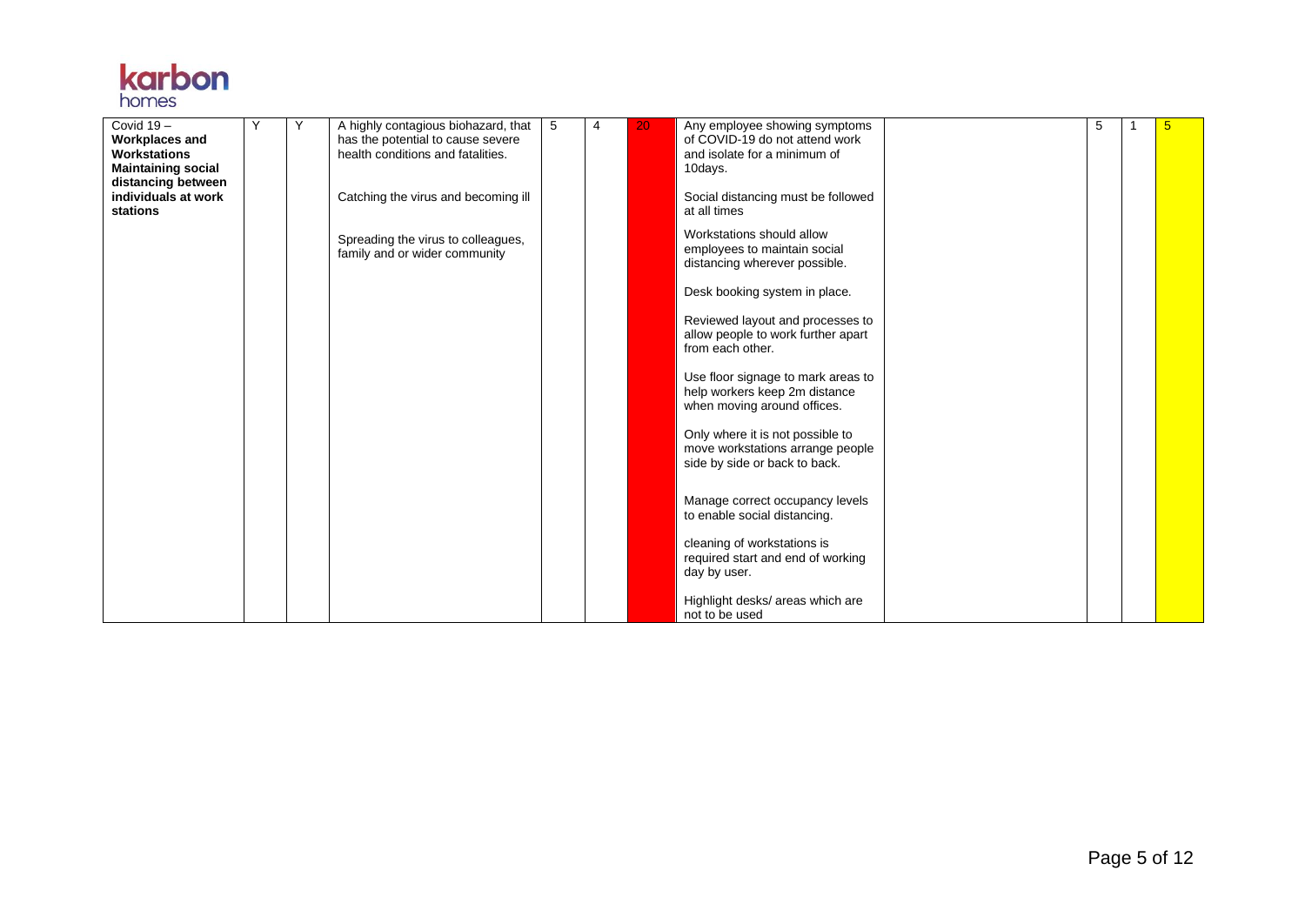## **karbon**

| Covid-19<br>Meetings<br>Reduce                | Y | Y | A highly contagious biohazard, that<br>has the potential to cause severe<br>health conditions and fatalities. | 5 | 4 | 20 | Any persons showing symptoms<br>of COVID-19 do not attend office<br>sites and isolate for a minimum of                                                                                         | 5 | -1 | 5 |
|-----------------------------------------------|---|---|---------------------------------------------------------------------------------------------------------------|---|---|----|------------------------------------------------------------------------------------------------------------------------------------------------------------------------------------------------|---|----|---|
| transmission due to<br>face to face           |   |   |                                                                                                               |   |   |    | 10days.                                                                                                                                                                                        |   |    |   |
| meetings and<br>maintain social<br>distancing |   |   | Catching the virus and becoming ill<br>Spreading the virus to colleagues,<br>family and or wider community    |   |   |    | Promote the use of remote<br>working tools such as Teams or<br>Skype to avoid in person meetings<br>where possible, alternatively Hold<br>meetings in outdoor spaces well<br>ventilated rooms. |   |    |   |
|                                               |   |   |                                                                                                               |   |   |    | Guidance states if necessary,<br>participants should attend<br>meetings then social distancing<br>must be maintained throughout.                                                               |   |    |   |
|                                               |   |   |                                                                                                               |   |   |    | Meeting rooms must be booked<br>prior online booking detail will<br>state maximum numbers<br>permitted.                                                                                        |   |    |   |
|                                               |   |   |                                                                                                               |   |   |    | Signage on Meeting room doors<br>dictate the numbers of persons<br>allowed, and procedures to follow,<br>numbers are not be exceeded.                                                          |   |    |   |
|                                               |   |   |                                                                                                               |   |   |    | Furniture adjusted to suit numbers<br>permitted in meeting rooms,<br>instructions for furniture not to be<br>moved,                                                                            |   |    |   |
|                                               |   |   |                                                                                                               |   |   |    | Details of attendees must be<br>collected.                                                                                                                                                     |   |    |   |
|                                               |   |   |                                                                                                               |   |   |    | Sanitiser and wipes in meeting<br>rooms for use by all parties. Clean<br>down before and after use by<br>user.                                                                                 |   |    |   |
|                                               |   |   |                                                                                                               |   |   |    | Meetings with external parties<br>Face coverings are required in all<br>indoor situations 'where people<br>may come into contact with others<br>they don't usually meet'                       |   |    |   |
|                                               |   |   |                                                                                                               |   |   |    | Do not share any tools - pens<br>mouse etc.                                                                                                                                                    |   |    |   |
|                                               |   |   |                                                                                                               |   |   |    | Additional cleaning measures in<br>place for meeting room.                                                                                                                                     |   |    |   |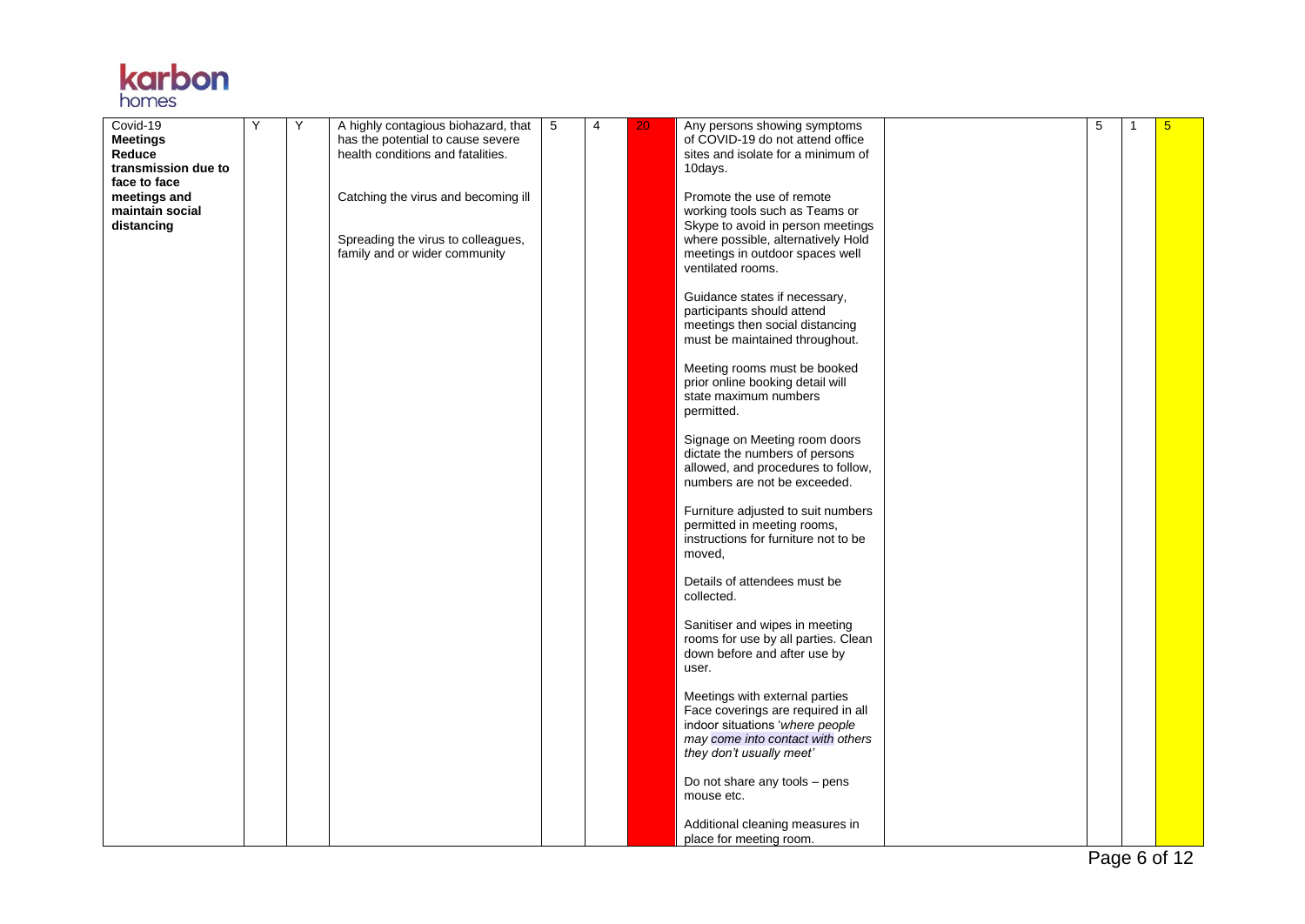

| Covid-19                  | Y | Y | A highly contagious biohazard, that | 5 | 4 | 20 | Any employee showing symptoms        | 5 |   | 5               |
|---------------------------|---|---|-------------------------------------|---|---|----|--------------------------------------|---|---|-----------------|
| <b>Common areas</b>       |   |   | has the potential to cause severe   |   |   |    | of COVID-19 do not attend work       |   |   |                 |
| maintain social           |   |   | health conditions and fatalities.   |   |   |    | and isolate for a minimum of         |   |   |                 |
| distancing.               |   |   |                                     |   |   |    | 10days.                              |   |   |                 |
|                           |   |   |                                     |   |   |    |                                      |   |   |                 |
| <b>Maintaining social</b> |   |   | Catching the virus and becoming ill |   |   |    |                                      |   |   |                 |
| distancing                |   |   |                                     |   |   |    | Social distancing must be followed   |   |   |                 |
|                           |   |   |                                     |   |   |    | at all times.                        |   |   |                 |
|                           |   |   |                                     |   |   |    |                                      |   |   |                 |
|                           |   |   | Spreading the virus to colleagues,  |   |   |    | Staggering breaks times to reduce    |   |   |                 |
|                           |   |   | family and or wider community       |   |   |    | any pressure in Kitchen areas        |   |   |                 |
|                           |   |   |                                     |   |   |    | signage on doors dictates            |   |   |                 |
|                           |   |   |                                     |   |   |    | numbers allowed in at one time.      |   |   |                 |
|                           |   |   |                                     |   |   |    |                                      |   |   |                 |
|                           |   |   |                                     |   |   |    | Staff Encouraged to remain on site   |   |   |                 |
|                           |   |   |                                     |   |   |    | for lunch and take this at their     |   |   |                 |
|                           |   |   |                                     |   |   |    | desks or use of any available        |   |   |                 |
|                           |   |   |                                     |   |   |    | outside space, should they need      |   |   |                 |
|                           |   |   |                                     |   |   |    | to go off site then they are to      |   |   |                 |
|                           |   |   |                                     |   |   |    | remain social distancing while off   |   |   |                 |
|                           |   |   |                                     |   |   |    | site and follow hygiene rule on      |   |   |                 |
|                           |   |   |                                     |   |   |    | return.                              |   |   |                 |
|                           |   |   |                                     |   |   |    |                                      |   |   |                 |
|                           |   |   |                                     |   |   |    | Use of appropriate signage to        |   |   |                 |
|                           |   |   |                                     |   |   |    | restrict access in communal          |   |   |                 |
|                           |   |   |                                     |   |   |    | areas                                |   |   |                 |
| Covid-19                  | Y |   | A highly contagious biohazard, that | 5 | 4 | 20 | Any employee showing symptoms        | 5 | 1 | $5\overline{)}$ |
| <b>Accidents security</b> |   |   | has the potential to cause severe   |   |   |    | of COVID-19 do not attend work       |   |   |                 |
| and other incidents       |   |   | health conditions and fatalities.   |   |   |    | and isolate for a minimum of         |   |   |                 |
|                           |   |   |                                     |   |   |    |                                      |   |   |                 |
|                           |   |   |                                     |   |   |    | 10days.                              |   |   |                 |
|                           |   |   | Catching the virus and becoming ill |   |   |    |                                      |   |   |                 |
|                           |   |   |                                     |   |   |    | In an accident or fire people do not |   |   |                 |
|                           |   |   |                                     |   |   |    | have to stay 2m apart if it would    |   |   |                 |
|                           |   |   |                                     |   |   |    | be unsafe. Emergency evacuation      |   |   |                 |
|                           |   |   |                                     |   |   |    | procedures are to be as normal       |   |   |                 |
|                           |   |   |                                     |   |   |    |                                      |   |   |                 |
|                           |   |   |                                     |   |   |    | People involved in first aid must    |   |   |                 |
|                           |   |   |                                     |   |   |    | pay attention to sanitation          |   |   |                 |
|                           |   |   |                                     |   |   |    | measures immediately afterwards      |   |   |                 |
|                           |   |   |                                     |   |   |    | Minimum PPE gloves, plastic          |   |   |                 |
|                           |   |   |                                     |   |   |    | apron and surgical mask (fluid       |   |   |                 |
|                           |   |   |                                     |   |   |    | repellent) goggles. As per the       |   |   |                 |
|                           |   |   |                                     |   |   |    | Gov.uk guidance for first            |   |   |                 |
|                           |   |   |                                     |   |   |    | responders.                          |   |   |                 |
|                           |   |   |                                     |   |   |    |                                      |   |   |                 |
|                           |   |   |                                     |   |   |    | CPR chest compressions are to        |   |   |                 |
|                           |   |   |                                     |   |   |    | be carried out if necessary Mouth    |   |   |                 |
|                           |   |   |                                     |   |   |    | to mouth resuscitation is not        |   |   |                 |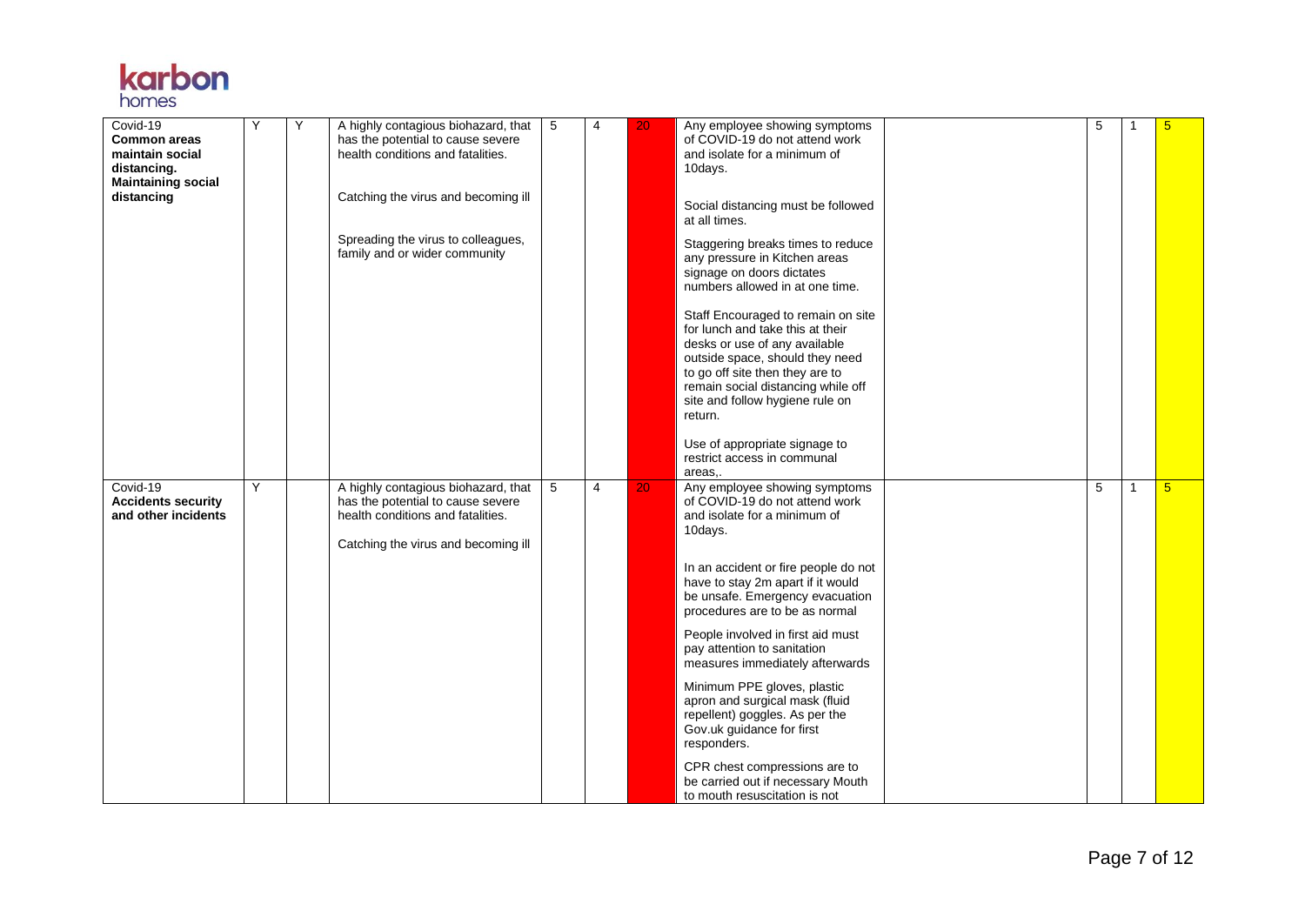

|                                                                                      |  |                                                                                                                                                                                                                             |   |                |    | recommend if a decision is made<br>to perform mouth-to-mouth<br>ventilation in asphyxia arrest, use<br>a resuscitation face shield where<br>available shields to be placed in all<br>offices and schemes.                                                                                                                                                                                                                                                                                                                                                                                                                                                                                                                                                                                                                                                                            |   |              |                 |
|--------------------------------------------------------------------------------------|--|-----------------------------------------------------------------------------------------------------------------------------------------------------------------------------------------------------------------------------|---|----------------|----|--------------------------------------------------------------------------------------------------------------------------------------------------------------------------------------------------------------------------------------------------------------------------------------------------------------------------------------------------------------------------------------------------------------------------------------------------------------------------------------------------------------------------------------------------------------------------------------------------------------------------------------------------------------------------------------------------------------------------------------------------------------------------------------------------------------------------------------------------------------------------------------|---|--------------|-----------------|
| Covid-19<br><b>Visitors to Worksite</b><br><b>Minimise the</b><br>number of visitors |  | A highly contagious biohazard, that<br>has the potential to cause severe<br>health conditions and fatalities.<br>Catching the virus and becoming ill<br>Spreading the virus to colleagues,<br>family and or wider community | 5 | $\overline{4}$ | 20 | Any Person showing symptoms of<br>COVID-19 do not attend work and<br>isolate for a minimum of 10days.<br>Social distancing must be followed<br>at all times.<br>Face coverings are required in all<br>indoor situations 'where people<br>may come into contact with others<br>they don't usually meet'<br>Maintain a record of visitors where<br>this is practical.<br>Were visitors are required site<br>guidance on social distancing and<br>hygiene should be explained to<br>visitors on or before arrival.<br>Encourage visits via remote<br>connection.<br>Limit the number of visits at any<br>one time.<br>Determine if schedules for<br>essential services and contractor<br>visits can be revised to reduce<br>interaction and overlap between<br>people.<br>Toilets NOT accessible to<br>members of the public, public will<br>not be permitted access to the<br>offices. | 5 |              | $5\overline{)}$ |
| Covid-19<br><b>Providing and</b><br>explaining available<br>quidance                 |  | People unaware of what they need<br>to do to maintain safety in the<br>workplace.                                                                                                                                           | 5 | $\overline{4}$ | 20 | Any employee showing symptoms<br>of COVID-19 do not attend work<br>and isolate for a minimum of<br>10days.                                                                                                                                                                                                                                                                                                                                                                                                                                                                                                                                                                                                                                                                                                                                                                           | 5 | $\mathbf{1}$ | $5\overline{)}$ |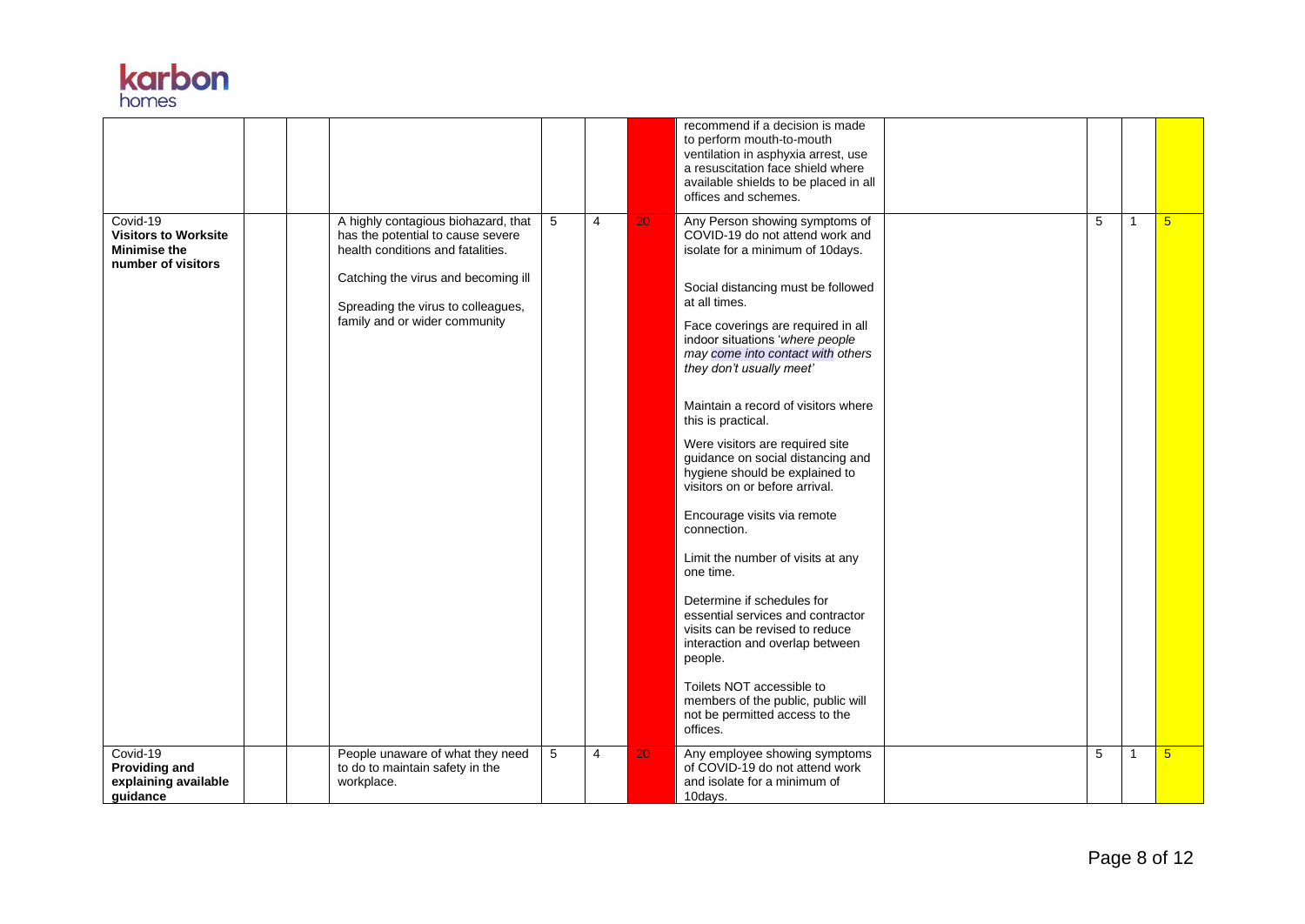|       | <b>Karpon</b> |
|-------|---------------|
| homes |               |

| Ensuring people<br>understand what they<br>need to do |  | A highly contagious biohazard, that<br>has the potential to cause severe<br>health conditions and fatalities. |  | Social distancing must be followed<br>at all times.                                                                                                                         |  |  |
|-------------------------------------------------------|--|---------------------------------------------------------------------------------------------------------------|--|-----------------------------------------------------------------------------------------------------------------------------------------------------------------------------|--|--|
|                                                       |  | Catching the virus and becoming ill<br>Spreading the virus to colleagues,<br>family and or wider community    |  | Provide clear guidance on social<br>distancing and hygiene to people<br>on arrival, e.g. Signage and visual<br>aids and before arrival by phone,<br>on website or by email. |  |  |
|                                                       |  |                                                                                                               |  | Signage in place at doors - Face<br>coverings are required in all indoor<br>situations 'where people<br>may come into contact with others<br>they don't usually meet'       |  |  |
|                                                       |  |                                                                                                               |  | Establishing host responsibilities<br>relating to covId-19 and providing<br>any necessary training for people<br>who act as hosts.                                          |  |  |
|                                                       |  |                                                                                                               |  | Reviewing entry and exit routes for<br>visitors and contractors to<br>minimise contact with other people                                                                    |  |  |
|                                                       |  |                                                                                                               |  | Coordinate and working<br>collaboratively with landlords and<br>other tenants in multi-tenant sites.<br>for example shared working<br>spaces.                               |  |  |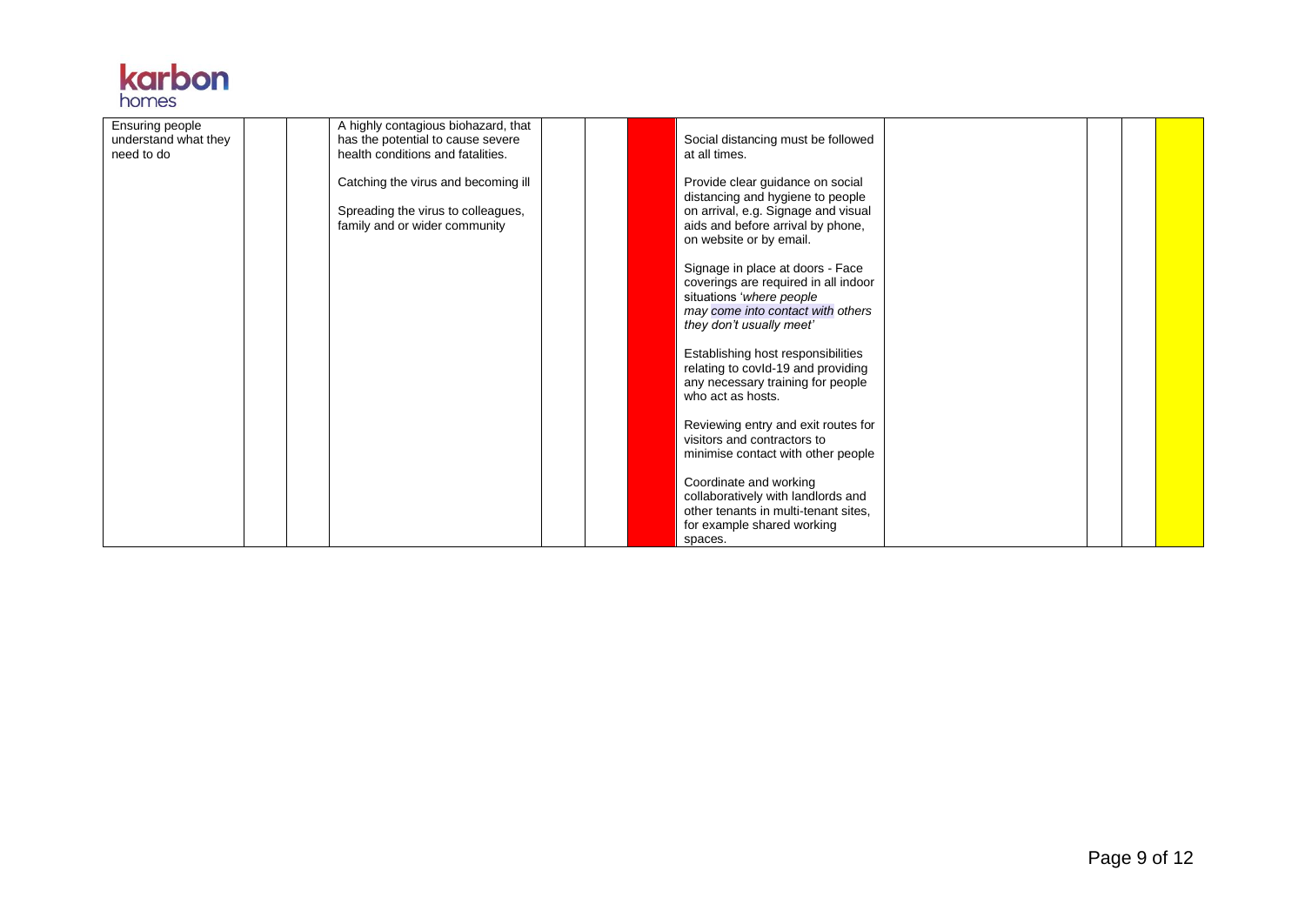

| <b>No</b>               | <b>Action</b>                                                                                                                              | <b>Check</b> | <b>Manager</b> | <b>Manager signed</b>          |
|-------------------------|--------------------------------------------------------------------------------------------------------------------------------------------|--------------|----------------|--------------------------------|
|                         |                                                                                                                                            | frequency    | name           |                                |
| $\overline{\mathbf{1}}$ | Are hand washing / sanitising facilities available?                                                                                        | Once         |                |                                |
| $\overline{2}$          | Does the layout allow social distancing?                                                                                                   | Once         |                |                                |
| $\overline{\mathsf{B}}$ | Does the work allow social distancing?                                                                                                     | Once         |                |                                |
| 4                       | Is a new site induction required? (I.e. when different people go into the site or property)                                                | Once         |                |                                |
|                         | Are SSOW in place for Medium to High risk activities?                                                                                      | Once         |                |                                |
|                         | Are contractors RAMS suitable and sufficient?                                                                                              | As required  |                |                                |
|                         | Have all individuals received, read, understood and confirmed their acceptance of the RA and<br>any associated SSOW?                       | Once         |                |                                |
| 8                       | Have Trade Unions received and confirmed their acceptance of the RA and any associated<br><b>SSOW?</b>                                     | Once         |                | To be confirmed by H&S<br>Mgr. |
| 9                       | Is PPE required (ppe matrix)?<br>Gloves,<br>Coverall,<br>Apron,<br>Face covering<br>Filtering respirator.<br>Face shield / eye protection. | Once         |                |                                |
| 10                      | Any other equipment required? E.g. Additional Pens                                                                                         | Once         |                |                                |
| 10                      | Has any additional training and or instruction related to PPE been provided and recorded?                                                  | Once         |                |                                |
| 11                      | Has any additional training and or instruction related to new process been provided and<br>recorded?                                       | Once         |                |                                |
| 12                      | Have we responded to concerns raised by colleagues?                                                                                        | As required  |                |                                |

## **Managers Risk Assessment Checklist**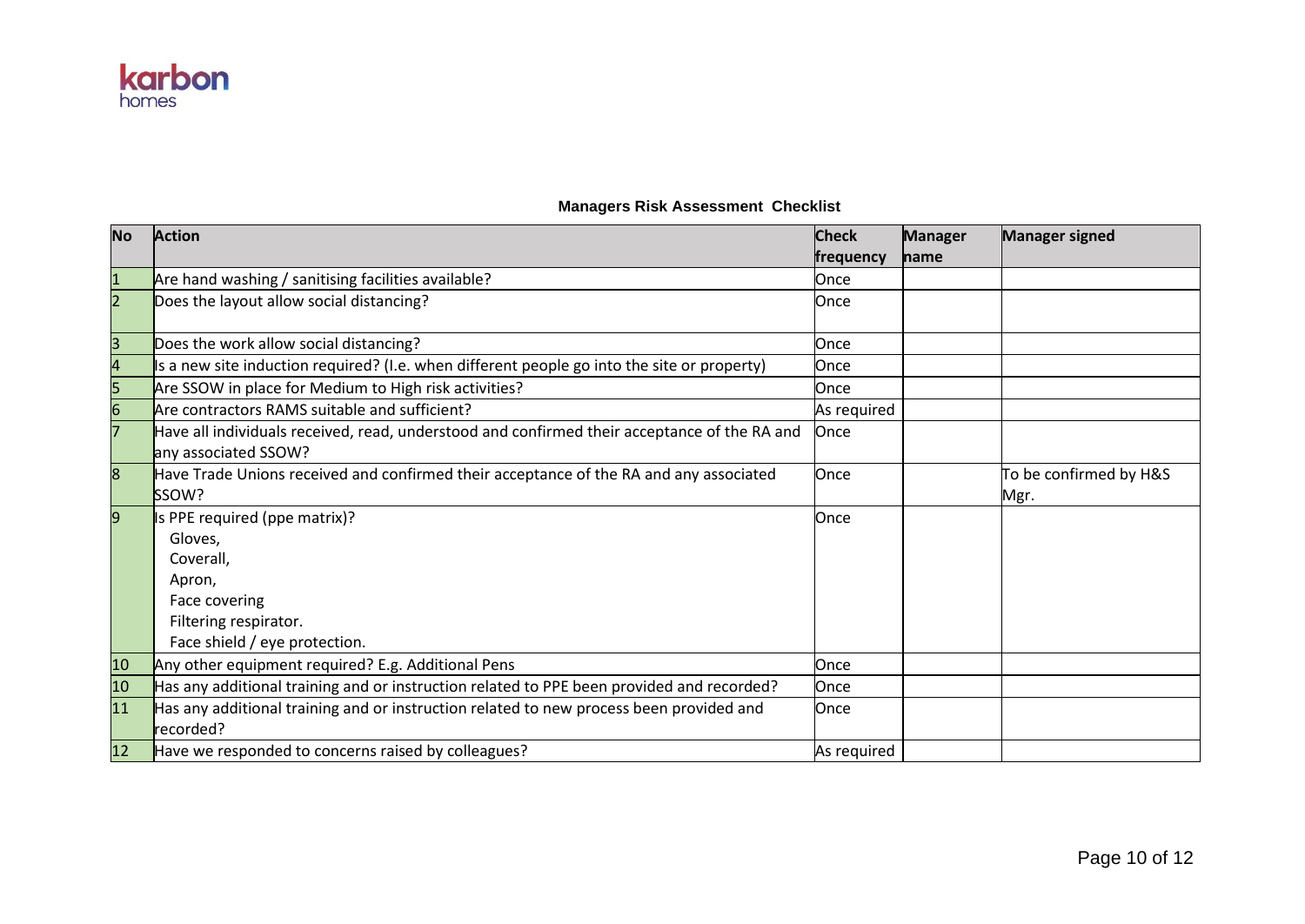

## **Risk Ratings**

The risk rating is calculated as the product (multiplication) of the likelihood and severity of harm. The numbers for likelihood and severity are defined in the following table:

| <b>Number</b> | Likelihood  | <b>Severity</b>  |  |
|---------------|-------------|------------------|--|
|               | remote      | delay only       |  |
| 2             | unlikely    | minor injury     |  |
| 3             | may occur   | lost time injury |  |
|               | likely      | major injury     |  |
| 5             | very likely | fatality         |  |

|             | fatality | major<br>injury | lost time<br>injury | minor<br>injury | delay<br>only |
|-------------|----------|-----------------|---------------------|-----------------|---------------|
| very likely | 25       | 20              | 15                  | 10              | 5             |
| likely      | 20       | 16              | 12 <sub>1</sub>     | 8               |               |
| may occur   | 15       | 12              | 9                   | 6               |               |
| unlikely    | 10       | 8               | 6                   |                 |               |
| remote      |          |                 | 3                   |                 |               |

The calculated risk rating gives you a number with which to decide upon the outcome.

Activities with an outcome of 1-4 are considered **low** risk because controls are good (shown in green) and may be carried out using current good practice. Outcomes of 5 -14 are considered **medium** risk (shown in yellow) and may be carried out using specific identified control measures outlined in this document. Outcomes of 15+ are considered **high** risk (shown in red) and may only be carried out by trained personnel.

| <b>Revision History</b> |                                                                                                       |            |  |  |  |
|-------------------------|-------------------------------------------------------------------------------------------------------|------------|--|--|--|
| Date                    | Summary of revision                                                                                   | Revised by |  |  |  |
| May 2020                | New Document Generic Office working                                                                   | SD         |  |  |  |
| Aug 2020                | Updated for the opening of meeting rooms and wearing of face masks when moving around communal areas. | SD / KH    |  |  |  |
| 12/01/2021              | Updated to consider new variant and amend isolation days from 14 to 10 as per gov guidance            | <b>SD</b>  |  |  |  |
|                         |                                                                                                       |            |  |  |  |
|                         |                                                                                                       |            |  |  |  |

Has the Manager seen and completed the Managers' RA checklist ? 
Signed & approved by Patricia Carr (Group H&S Manager)

h lam